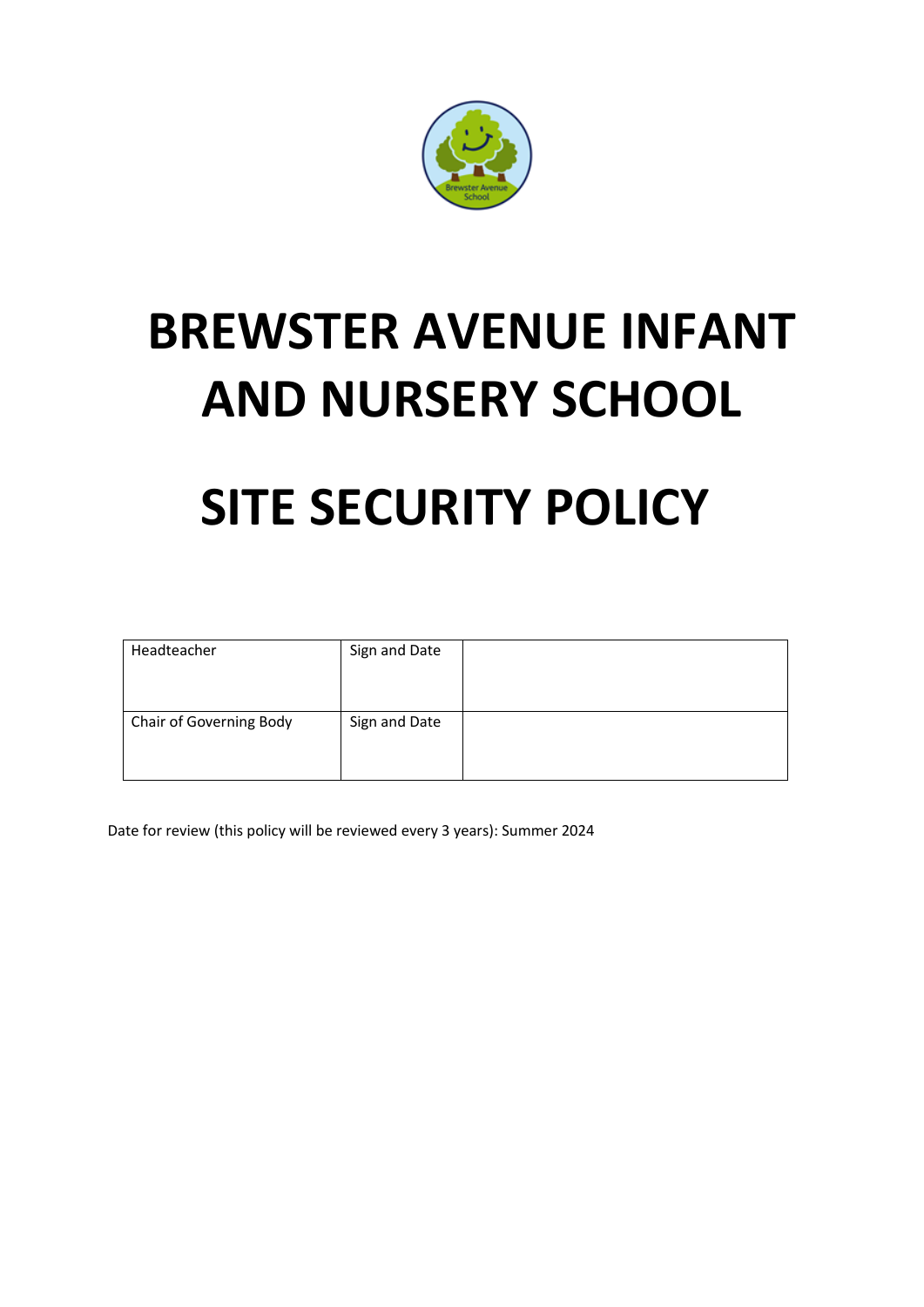## **1. Policy statement**

Brewster Avenue Infant School recognises and accepts their responsibility to provide a safe and secure environment for children, employees and visitors. Security procedures will operate within the framework described in this policy.

Where appropriate the School will seek any necessary expert advice to determine the security risks and precautions required to deal with them.

The School will provide staff with resources, information and training to implement the security procedures.

The Governor's will, where appropriate, be informed of breaches and failures of the policy to enable them to take any corrective action as is necessary to ensure the safety of children and staff.

#### **2. Roles and Responsibilities**

#### 2.1 Governing Body

The Governors will monitor the performance of the school security measures –

- by the health & safety governor monitoring performance on their special interest visits
- via the head teachers reports to governors
- by all governors observing its implementation when they visit the school.

#### 2.2 Headteacher

The Headteacher will:

- set up arrangements in school that comply with the security policy
- ensure that all staff within the school receive information, instruction and training in the security policy and procedures
- ensure that all visitors, contractors and agency staff adhere to the security policy
- monitor the implementation of the policy and security arrangements

#### 2.3 Staff

 All staff will comply with this policy and the arrangements made by the Headteacher to ensure the safety of children, employees and others on the school site.

| Security arrangement                | Name                    | <b>Specific Duties</b>                  |
|-------------------------------------|-------------------------|-----------------------------------------|
| Agreeing and reviewing the school   | Governing Body          | Agree policy                            |
| security policy                     |                         |                                         |
| Day to day implementation and       | Headteacher /           | Inform staff                            |
| management of policy                | Deputy Head             | Monitor performance                     |
|                                     | <b>Office Manager</b>   | Review arrangements                     |
| 5 key holders for the school        | Head teacher,           | Caretaker unlocks school at 7.15am &    |
| building                            | Deputy                  | locks at 5.45pm daily in term time      |
|                                     | Headteacher,            |                                         |
|                                     | Caretaker, Office       |                                         |
|                                     | Manager, Dardan         |                                         |
|                                     | Security                |                                         |
| Checking the condition and          | Caretaker               | Caretaker unlocks school at 7.15am &    |
| maintaining the safe operation of   |                         | locks at 5.45pm                         |
| physical and electrical security    |                         | Caretaker oversees management of        |
| devices (locks, gates, key pads and |                         | perimeter gates and fences              |
| fences).                            |                         |                                         |
| Securing the Family Centre          | Out of School           | Lock Family Centre and external gate at |
|                                     | <b>Club Supervisors</b> | 6pm                                     |

Those listed below have been given specific responsibilities for school security.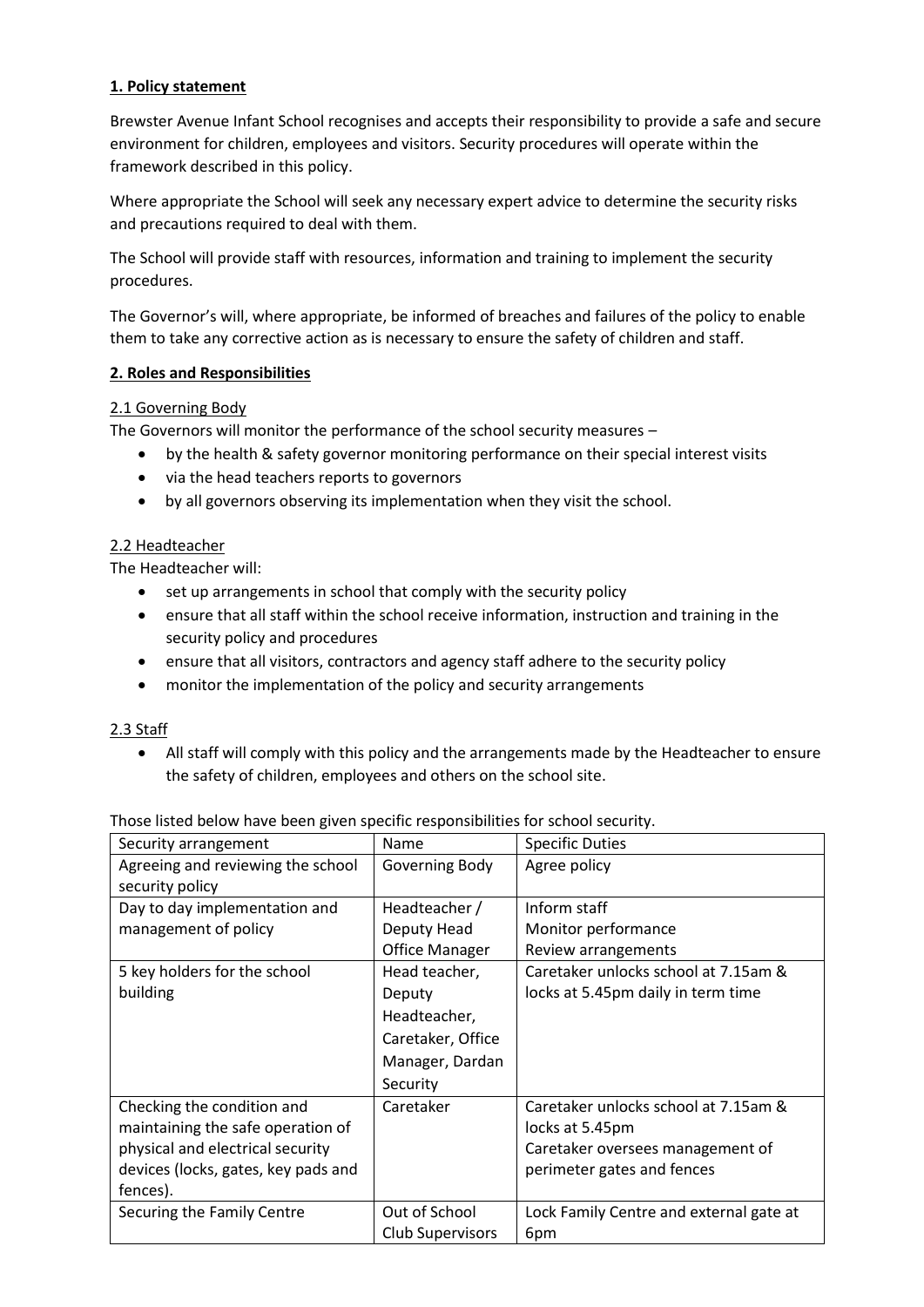| Control of visitors    | Office Staff                           | Check visitor identification credentials<br>and issue visitor badges                                                                               |
|------------------------|----------------------------------------|----------------------------------------------------------------------------------------------------------------------------------------------------|
| Control of contractors | <b>Office Manager</b><br>and Caretaker | Ensure safe access to site and manage<br>potential risks contractor work may<br>present<br>Supervise contractors while pupils<br>present in school |

2.4 Children

- Children will be encouraged to exercise personal responsibility for the security of themselves and others.
- Children will cooperate with the arrangements made for the security of the school. Breaches of the school security arrangements are a breach of the school's Behaviour Policy.

# **3. Arrangements**

The school has agreed the following arrangements to ensure the safety and security of staff, pupils and other persons using the school premises.

# 3.1 Information and Communication

- All staff must be aware of the school's security procedures, especially staff that have been given a specific role to play.
- All staff inductions will include the school's security policy and will be recorded on the employees training profiles. Records of which are kept in the school's Single Central Record.
- These arrangements will be communicated to any third parties that use the premises and grounds. All will be expected to comply with the school's security arrangements as a condition of shared use of the building.
- Parents will be informed about the relevant school security arrangements and what is expected of them, e.g. when visiting the school or at handover times.

# 3.2 Site Access – Brewster Avenue Entrance

- Access for all staff, children and visitors is via Brewster Avenue
- The Brewster Avenue Entrance is not wide enough to have a separate path for pedestrians, therefore vehicles and pedestrians both use this entrance
- To minimise the risk to pedestrians there is a 5mph speed limit, speed humps, a security bollard, traffic warning signs and CCTV
- Parents and children are regularly informed about being extra vigilant on the driveway e.g. via the school newsletter and parents are encouraged to supervise their children closely
- The security bollard is raised at 8.30am Monday to Friday and remains active until 4pm, to manage vehicular access to the site
- Due to the high number of pedestrians at the beginning and end of the school day, vehicle restriction times are implemented (not including emergencies):
	- 8.40am 9.10am
	- $-2.50$ pm  $-3.30$ pm
- School staff have a fob to operate the bollard
- Visitors to school need to use the intercom near the bollard to speak to the office staff to gain vehicle access to the site
- Site access for vehicles is for:
	- o School staff
	- o Professional visitors to the school or family centre
	- o Deliveries
	- o Blue badge holders
	- o Emergency vehicles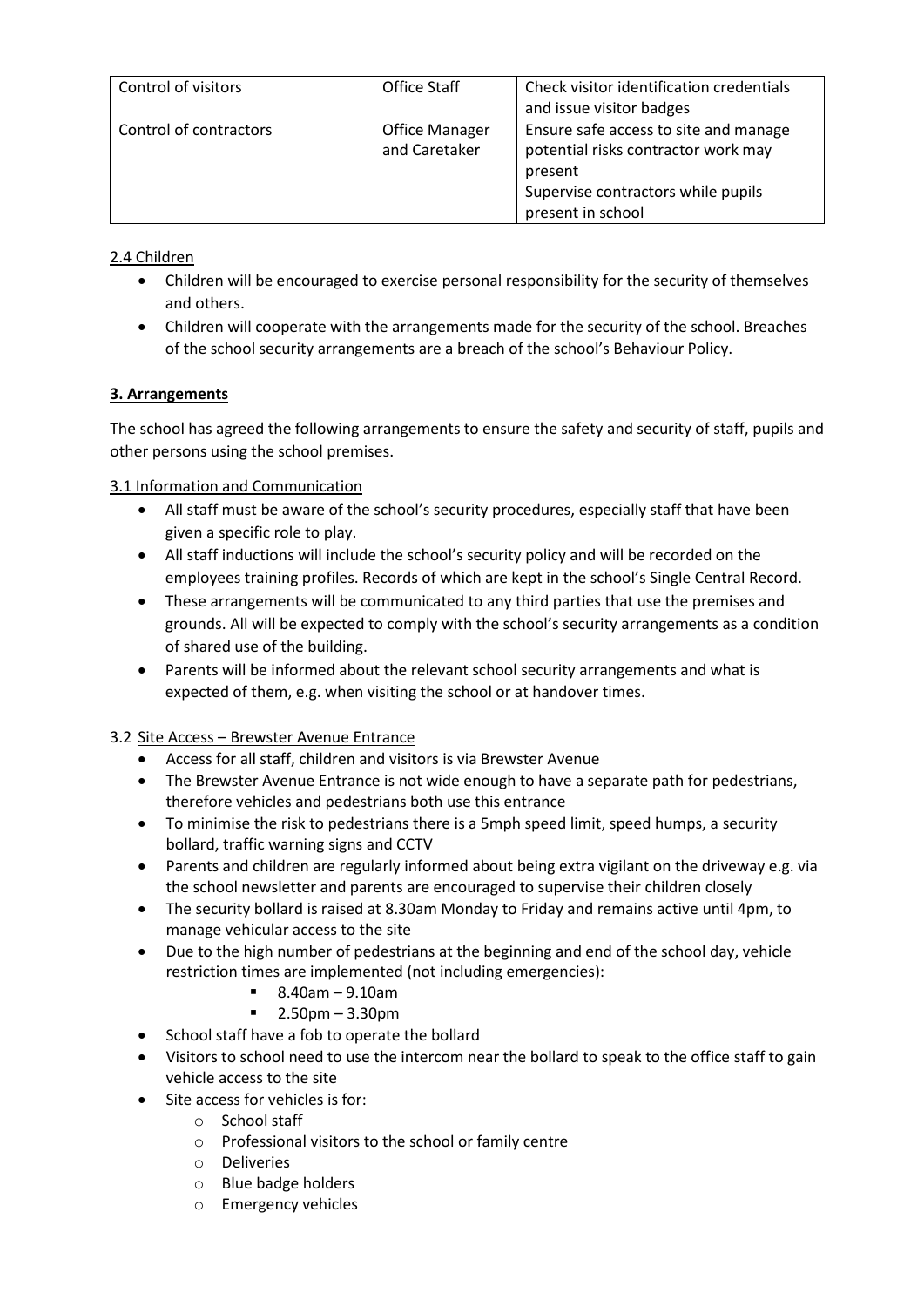3.2 Controlled access and egress during the school day

- The caretaker locks the car park gate and the Year 2 playground gate by 9.15am children do not access outdoor learning until after this time
- The caretaker unlocks the car park gate and the Year 2 playground gate after 2.45pm children do not access outdoor learning after this time
- Staff supervise the doors when pupils come into school and at the end of the school day when pupils leave school and are dismissed to parents/ carers
- All visitors to the school report to the school office on arrival
- A gate access code is required for the staff car park which can only be obtained via school office

## 3.3 Grounds

- The school site has a secure perimeter fence, which prevents the general public from entering the school grounds
- There is a gate on New Road, and a second gate at the school end of the New Road path both are currently kept locked at all times
- There is a gate adjoining St Augustine's field, which is kept locked. The key is held by St Augustine's office

## 3.5 Locking arrangements

At different times of the day the school security arrangements require the locking of various entrances and exits as detailed below.

- Main gate Unlocked by the caretaker at 7.15am and locked by Out of School Club staff at 6.00pm. They remain locked all night and at weekends.
- Car park gate Unlocked by the caretaker at 7.15am and at 5.45pm. They remain locked all night, weekends and during school holidays
- Year 2 playground gate unlocked by Caretaker at 8.35am and locked again by 9.15am by the Caretaker Unlocked again at 2.45 pm and locked after families and children leave at 3.35pm.

#### 3.4 Physical security measures

The school and governors has considered the need to use physical measures such as fencing and electronic access controls to ensure the safety of staff and pupils. The school and governors will review the provision of physical security measures on a regular basis taking into account:

- The location and layout of the school
- Past incidents related to security
- The performance of other security measures already in place or that could be implemented.
- The cost of physical security improvements and the availability of funding.

Where justified by consideration of the risk, the school and governors will ensure that physical security measures are installed. Where physical controls are not justified, the school governing body will ensure that other controls are implemented by the school to ensure the safety of staff and pupils.

Where electronic controls are installed, for example alarm systems, they will be maintained as recommended by the manufacturer.